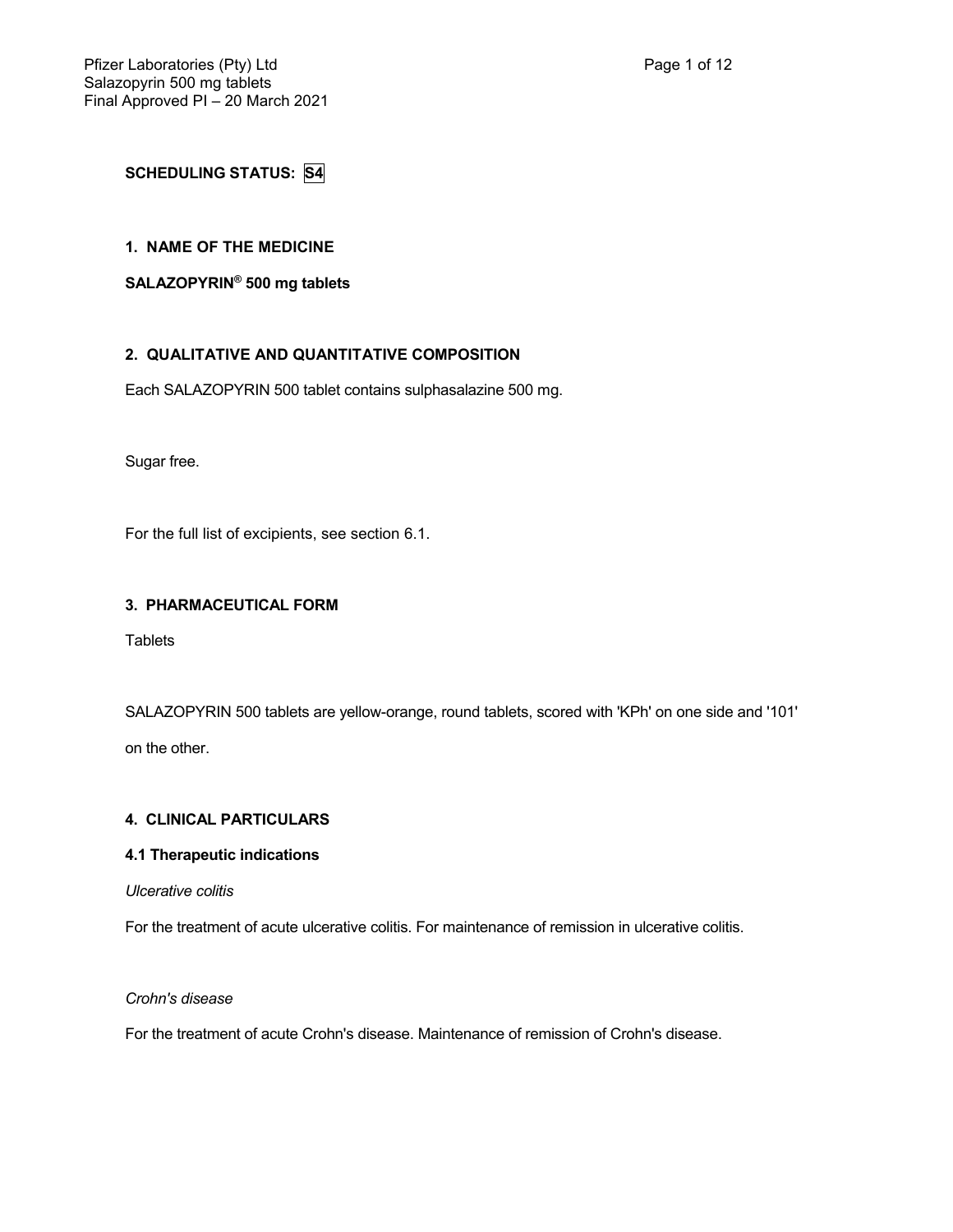### **4.2 Posology and method of administration**

#### **Posology**

The dosage should be adjusted according to the response to the treatment and the patient's tolerance to SALAZOPYRIN. The tablets should be taken at regular intervals during the day, preferably with meals. Night-time intervals between doses should not exceed eight hours.

Patients not previously treated with SALAZOPYRIN are advised to raise the dose gradually during the first few weeks. Patients experiencing gastrointestinal side effects to the uncoated SALAZOPYRIN are advised to use SALAZOPYRIN EN or a lower dose.

#### *Ulcerative colitis/Crohn's disease*

*Adults*

Acute attacks: Two to four tablets every six hours with a maximum of 24 tablets (12 g) per day.

Remission: The dose must be reduced to 4 tablets (2 g) per day.

### **Paediatric population**

SALAZOPYRIN tablets are not suitable for patients under 18 years of age.

### **Method of administration**

For oral use.

### **4.3 Contraindications**

- Hypersensitivity to sulphasalazine, sulphonamides, salicylates or the excipients of SALAZOPYRIN (listed in section 6.1)
- Porphyria
- Haemorrhagic diathesis
- Severe renal or hepatic failure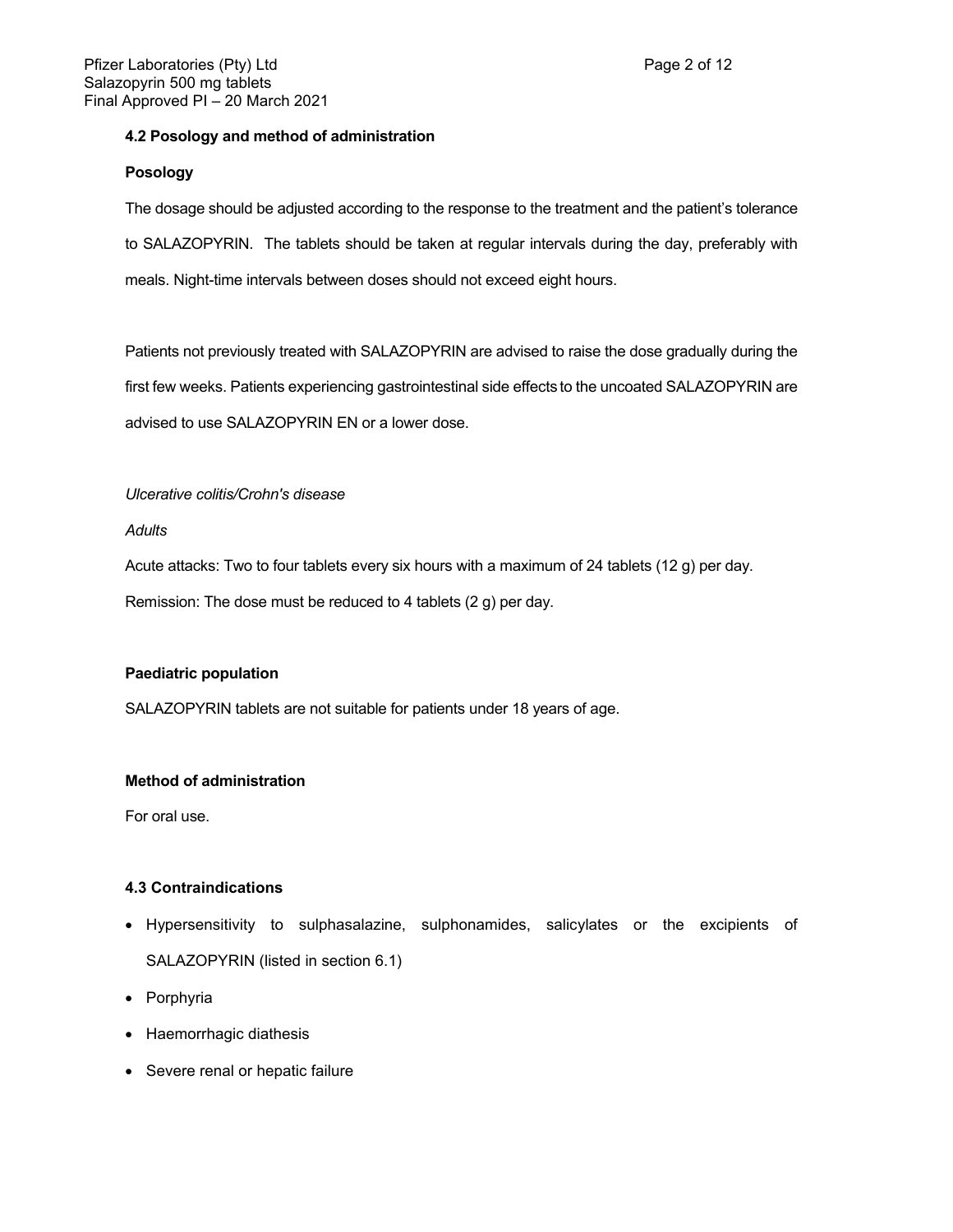- Gastric and duodenal ulcers
- Pregnancy and lactation (see section 4.6)
- Infants and children

#### **4.4 Special warnings and precautions for use**

Adequate fluid intake (1 200 mL to 1 500 mL daily) is necessary to reduce the risk of crystalluria. If this cannot be accomplished, sodium bicarbonate may be given.

Treatment should be discontinued immediately when a rash appears because of the danger of severe allergic reactions such as the Stevens-Johnson syndrome.

SALAZOPYRIN should not be given to patients with impaired hepatic or renal function or with blood dyscrasias.

SALAZOPYRIN inhibits the absorption and metabolism of folic acid and may cause folic acid deficiency, potentially resulting in serious haematological toxicity.

SALAZOPYRIN may cause yellow staining of soft contact lenses.

SALAZOPYRIN should be given with caution to patients with severe allergy or bronchial asthma.

SALAZOPYRIN should be administered under medical supervision before and during therapy. Complete blood counts, including differential white cell count and liver function tests should be performed in all patients before starting therapy with SALAZOPYRIN and every second week during the first three months of therapy. During the second three months, the same tests should be done once monthly and thereafter once every three months and as clinically indicated.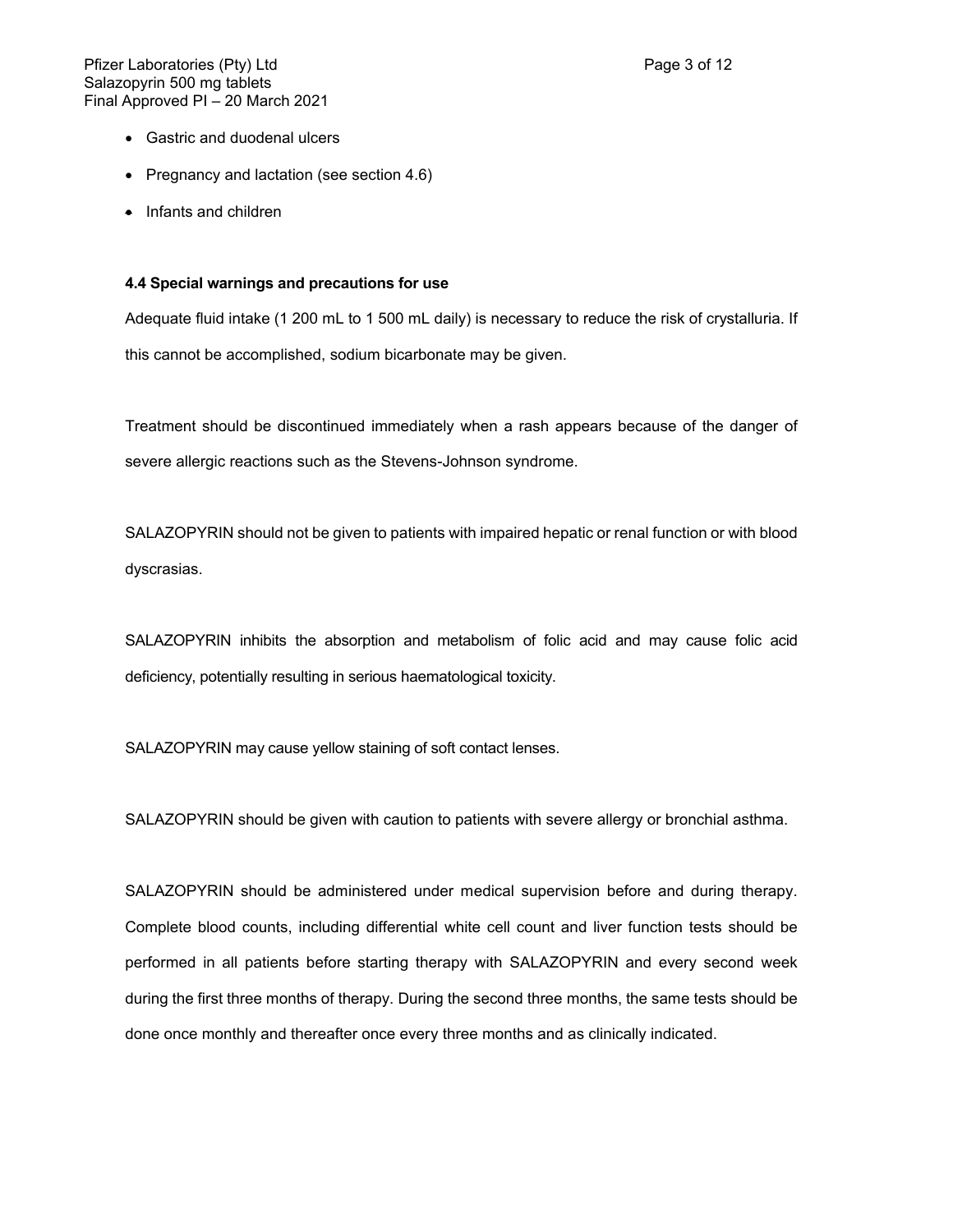Assessment of renal function (including urinalysis) should be performed in all patients initially and at least monthly for the first three months of treatment.

If serious toxic or hypersensitivity reactions occur, SALAZOPYRIN should be discontinued immediately. Some weeks after discontinuation, SALAZOPYRIN may be re-introduced beginning with a low dose followed by small increases in dosage regimen.

Patients, especially those with glucose-6-phosphate dehydrogenase deficiency, should be observed closely for signs of haemolytic anaemia.

Oligospermia and infertility in men treated with SALAZOPYRIN has been reported.

Patients with HIV may have an increased incidence of adverse effects, especially rash, fever and leukopenia.

Patients with slow acetylator phenotype are more likely to show adverse effects due to sulphapyridine.

Reduction of dosage may be required in patients with renal impairment.

Complete blood counts and urinalyses should be carried out particularly during prolonged therapy.

SALAZOPYRIN may cause an orange colouring of the urine.

### **4.5 Interaction with other medicines and other forms of interaction**

The hypoglycaemic effect of sulphonylureas may be enhanced. Interactions with warfarin, methotrexate, probenecid, sulfinpyrazone, spironolactone, furosemide and rifampicin may occur.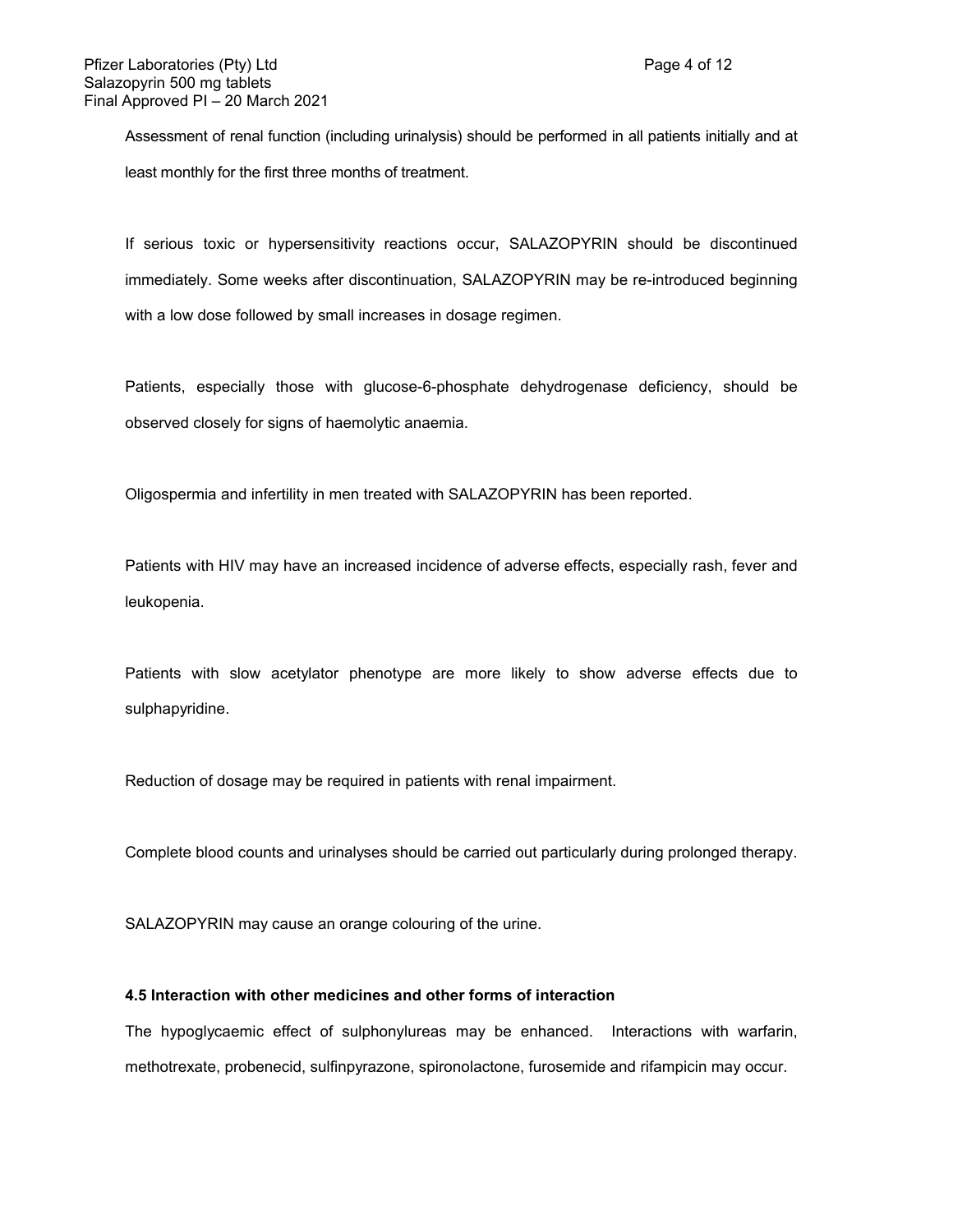Potentiation of undesirable glucocorticoid effects on the stomach may occur.

SALAZOPYRIN chelates iron and interferes with its absorption.

The action of SALAZOPYRIN may be antagonised by para-aminobenzoic acid and medicines derived from it, particularly the procaine group of local anaesthetics.

Paraldehyde has been reported to increase the acetylation of sulphonamides with subsequent increased risk of crystalluria with concomitant use with SALAZOPYRIN.

Reduced absorption of folate and digoxin have been reported when used concomitantly with SALAZOPYRIN.

Concomitant antibiotic therapy may possibly alter the patient's response to SALAZOPYRIN.

Sulphonamides as in SALAZOPYRIN may potentiate the effects of oral coagulants, methotrexate and phenytoin. Coadministration of SALAZOPYRIN and methotrexate to rheumatoid arthritis patients did not alter the pharmacokinetic disposition of the medicines. However, an increased incidence of gastrointestinal adverse events, especially nausea, was reported.

Due to inhibition of thiopurine methyltransferase (TPMT) by SALAZOPYRIN, bone marrow suppression and leukopenia have been reported when thiopurine 6-mercaptopurine or its prodrug, azathioprine, and oral SALAZOPYRIN were used concomitantly.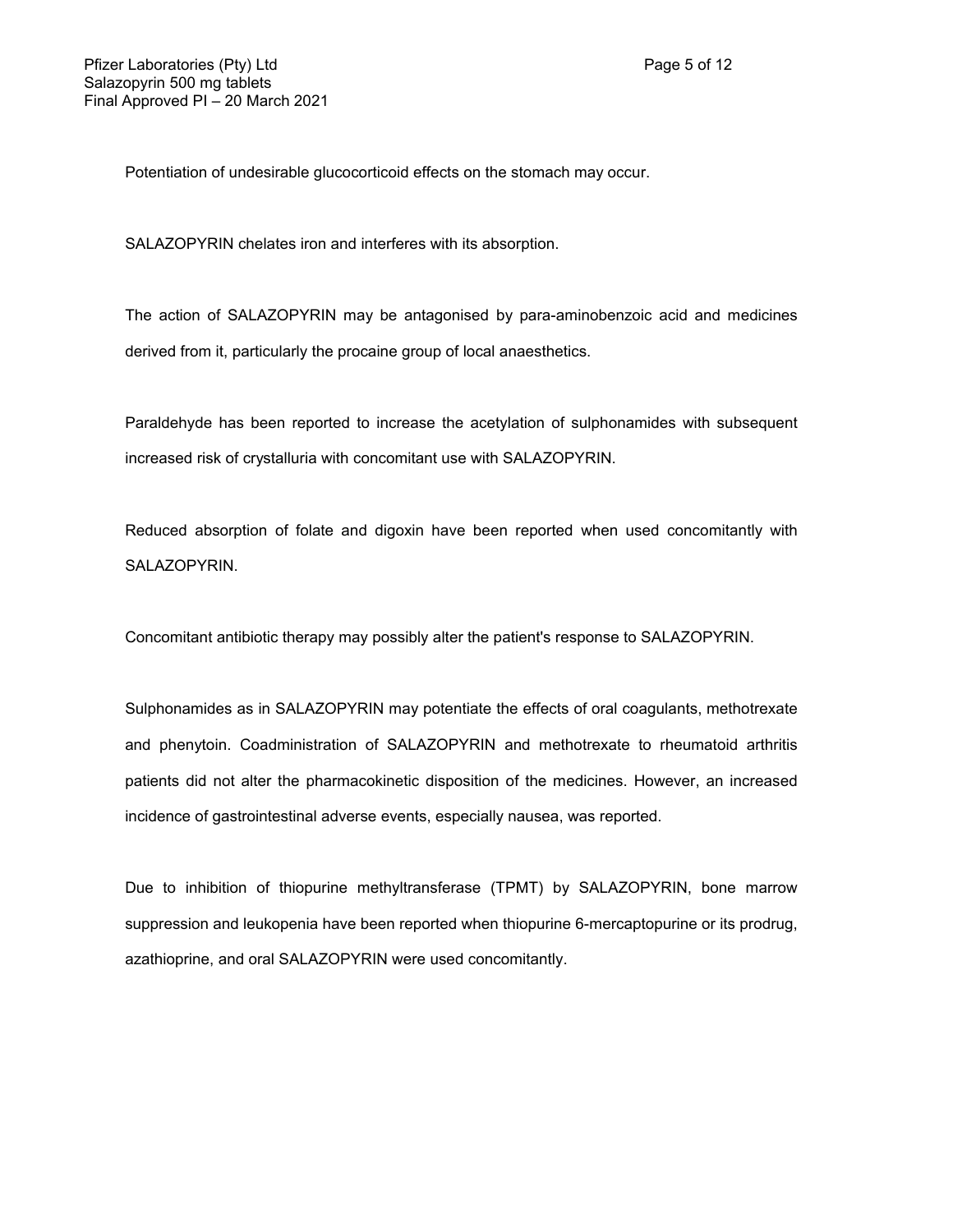Several reports of possible interference with measurements, by liquid chromatography, of urinary normetanephrine causing a false-positive test result have been observed in patients exposed to sulphasalazine or its metabolite, mesalamine/mesalazine.

#### **4.6 Fertility, pregnancy and lactation**

SALAZOPYRIN is contraindicated in pregnancy and lactation (see section 4.3).

#### **Pregnancy**

SALAZOPYRIN inhibits the absorption and metabolism of folic acid which may lead to teratogenicity.

SALAZOPYRIN should therefore not be used during pregnancy or lactation.

#### **Breastfeeding**

Sulphasalazine as in SALAZOPYRIN is found in breast milk. There have been reports of bloody stools or diarrhoea in infants who were breastfeeding from mothers on SALAZOPYRIN.

#### **4.7 Effects on ability to drive and use machines**

SALAZOPYRIN may affect your ability to drive and use machinery (see section 4.8).

#### **4.8 Undesirable effects**

#### *Tabulated summary of adverse reactions*

The following adverse events have been reported in association with SALAZOPYRIN therapy. In the table below all adverse reactions, which occurred at an incidence greater than placebo are listed by system organ class and frequency: Very common ( $\geq$  1/10); common ( $\geq$  1/100 to < 1/10); uncommon (≥ 1/1 000 to < 1/100); rare (≥ 1/10 000 to < 1/1 000); very rare (< 1/10 000). The adverse reactions may also be associated with the underlying disease and/or concomitant medicines.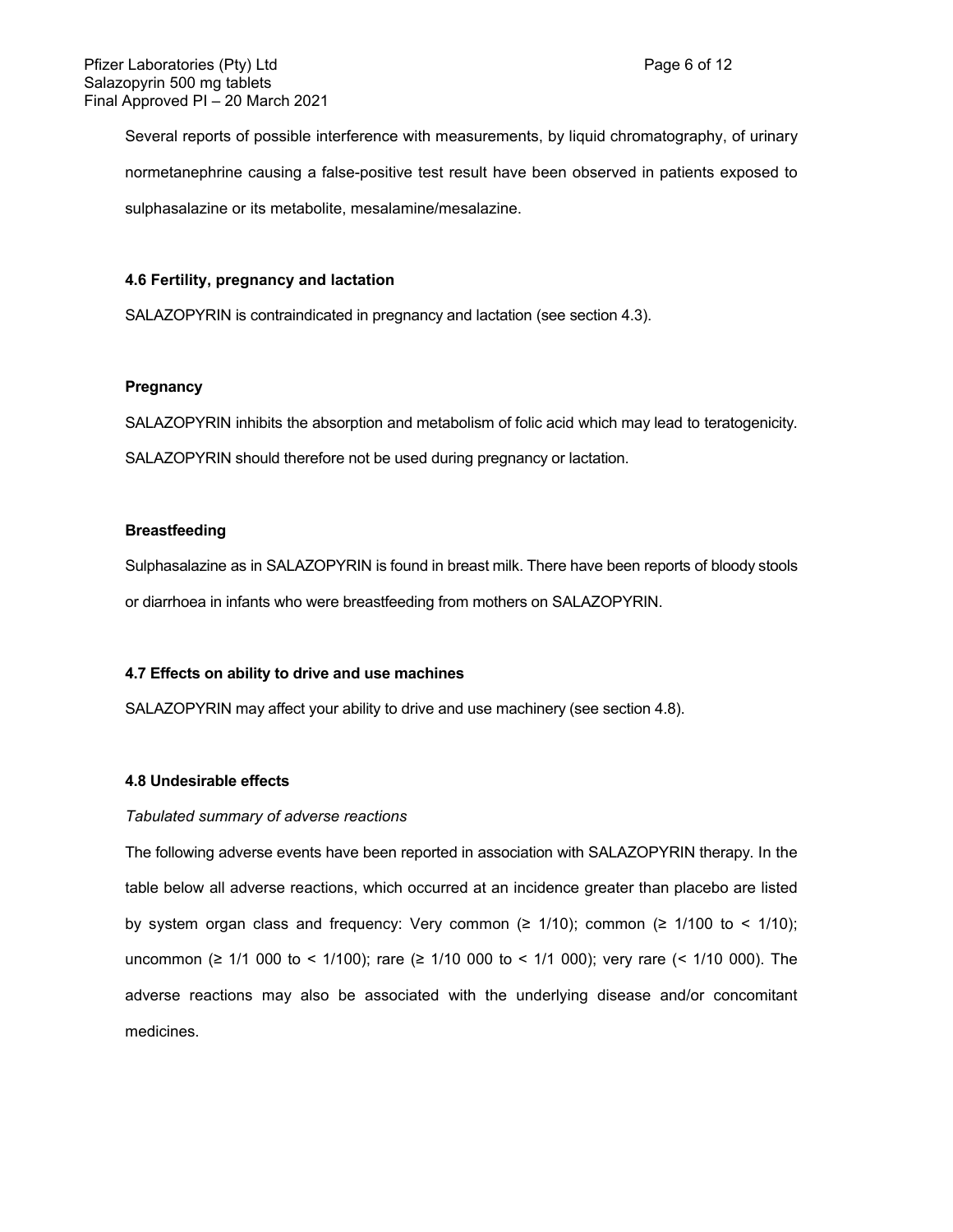| <b>System organ class</b>  | <b>Frequency</b> | <b>Adverse reaction</b>                                 |  |
|----------------------------|------------------|---------------------------------------------------------|--|
| Infections and             | Not known        | Aseptic meningitis                                      |  |
| infestations               |                  |                                                         |  |
| <b>Blood and lymphatic</b> | Common           | Leukopenia (following bone marrow depression) and       |  |
| system disorders           |                  | red cell abnormalities                                  |  |
|                            | Uncommon         | Thrombocytopenia, eosinophilia,                         |  |
|                            |                  | methaemoglobinaemia and hypoprothrombinaemia            |  |
|                            | Not known        | Agranulocytosis, aplastic anaemia, megaloblastic        |  |
|                            |                  | anaemia and haemolytic anaemia                          |  |
| Immune system              | Uncommon         | Anaphylaxis                                             |  |
| disorders                  | Not known        | Serum sickness                                          |  |
| Metabolism and             | Common           | Loss of appetite                                        |  |
| nutrition disorders        | Uncommon         | Hypoglycaemic effect (with high doses)                  |  |
| Psychiatric disorders      | Uncommon         | Depression                                              |  |
| Nervous system             | Common           | <b>Dizziness</b>                                        |  |
| disorders                  | <b>Uncommon</b>  | Peripheral neuropathy, ataxia, fatigue, insomnia,       |  |
|                            |                  | peripheral neuritis, vertigo, convulsions,              |  |
|                            |                  | hallucinations, multiple sclerosis and chorea           |  |
| Eye disorders              | Uncommon         | Yellow staining of soft contact lenses, optic           |  |
|                            |                  | neuropathy and transient myopia                         |  |
| Ear and labyrinth          | Common           | <b>Tinnitus</b>                                         |  |
| disorders                  |                  |                                                         |  |
| Cardiac disorders          | Uncommon         | Cyanosis and myocarditis                                |  |
| Respiratory, thoracic      | Common           | Cough                                                   |  |
| and mediastinal            | <b>Uncommon</b>  | Fibrosing alveolitis, hypothyroidism and dyspnoea       |  |
| disorders                  | Not known        | Interstitial lung disease and eosinophilic infiltration |  |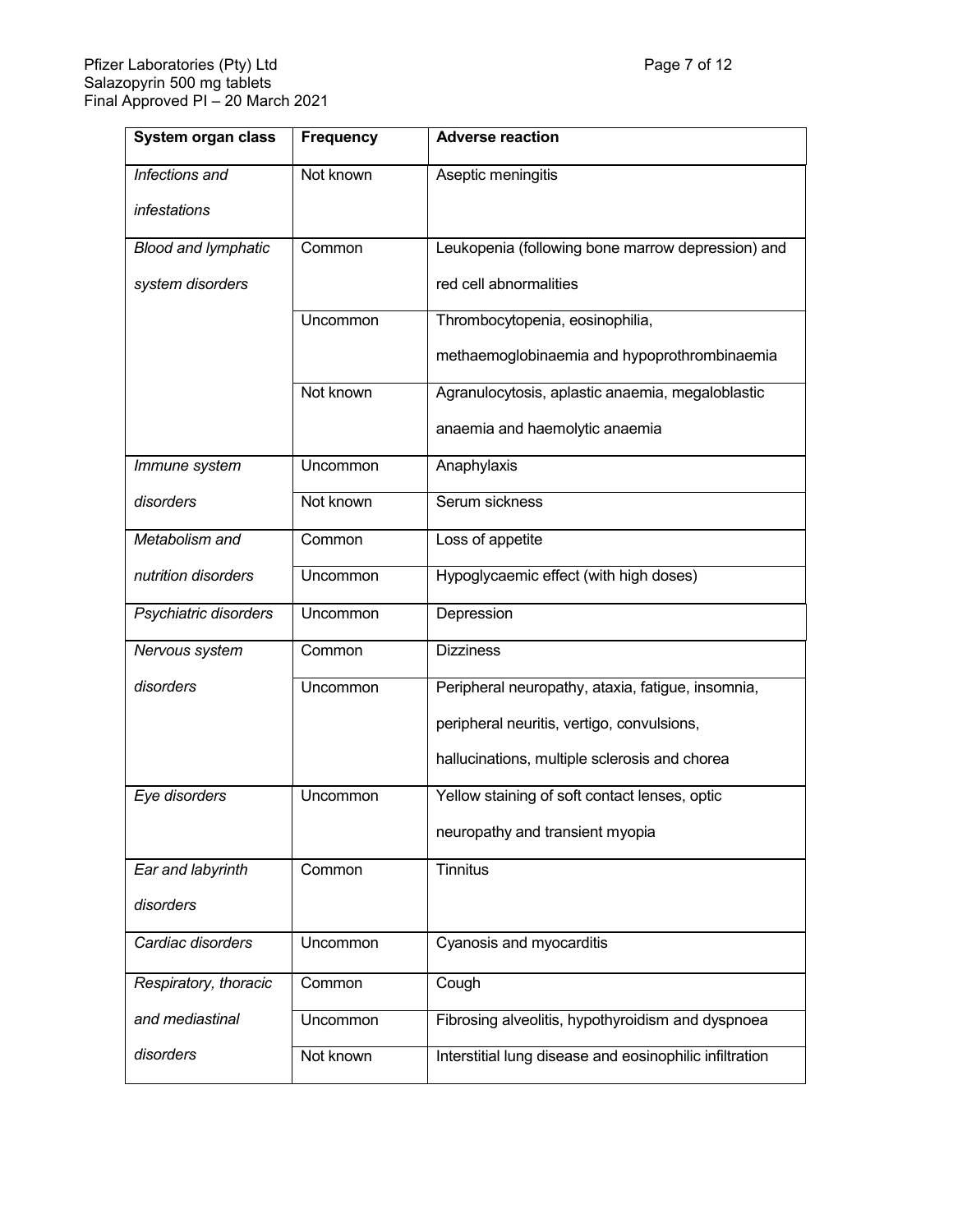| Gastrointestinal      | Very common | Gastric distress and nausea                            |  |
|-----------------------|-------------|--------------------------------------------------------|--|
| disorders             | Common      | Abdominal pain, vomiting and diarrhoea                 |  |
|                       | Uncommon    | Pseudomembranous colitis (as a result of alteration of |  |
|                       |             | the intestinal bacterial flora) and stomatitis         |  |
|                       | Not known   | Aggravation of ulcerative colitis, pancreatitis        |  |
| Hepato-biliary        | Uncommon    | Hepatitis                                              |  |
| disorders             | Not known   | Hepatic failure and fulminant hepatitis, hepatotoxic   |  |
|                       |             | reactions and transient elevation of liver enzymes     |  |
| Skin and              | Common      | Pruritus, exanthema, erythema, and urticaria           |  |
| subcutaneous tissue   | Uncommon    | Alopecia, skin rashes, photosensitivity, yellow skin   |  |
| disorders             |             | discolouration, contact dermatitis, exfoliative        |  |
|                       |             | dermatitis and toxic epidermal necrolysis              |  |
|                       | Not known   | Drug rash with eosinophilia and systemic symptoms      |  |
|                       |             | (DRESS)                                                |  |
| Musculoskeletal and   | Uncommon    | Arthralgia                                             |  |
| connective tissue     | Not known   | Systemic lupus erythematosus                           |  |
| disorders             |             |                                                        |  |
| Renal and urinary     | Common      | Urine may be coloured orange                           |  |
| disorders             | Uncommon    | Nephrotoxic syndrome, Stevens-Johnson syndrome         |  |
|                       |             | (due to crystalluria), proteinuria and haematuria      |  |
| Reproductive system   | Common      | Oligospermia                                           |  |
| and breast disorder   |             |                                                        |  |
| General disorders and | Common      | Fever and headache                                     |  |
| administration site   | Uncommon    | Manifestations of a generalised hypersensitivity       |  |
| conditions            |             | reaction to sulphonamides includes a syndrome          |  |
|                       |             | resembling, pulmonary eosinophilia, and vasculitis     |  |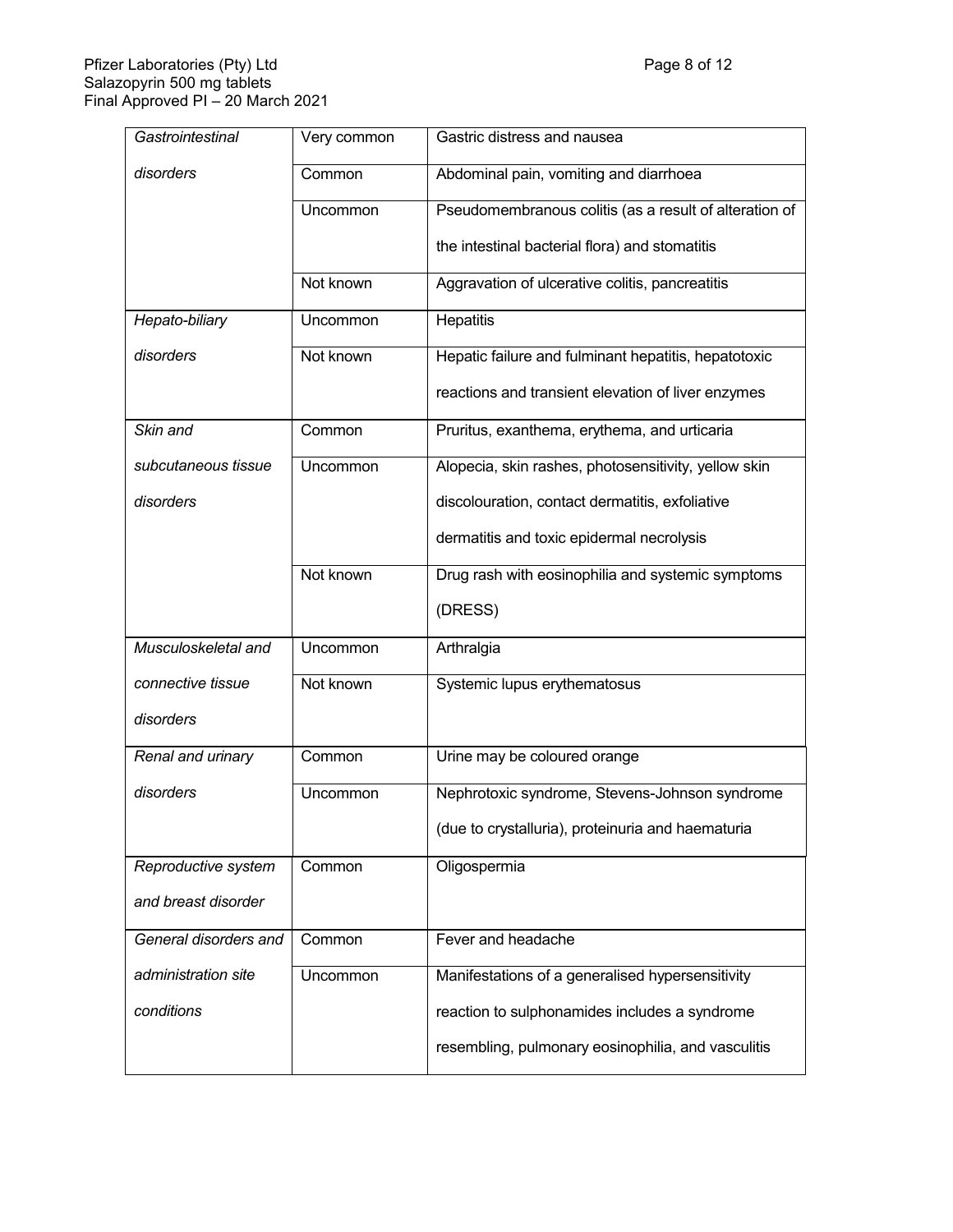|  |                                | including polyarteritis nodosa, periorbital oedema, |
|--|--------------------------------|-----------------------------------------------------|
|  | erythema nodosum and parotitis |                                                     |

#### *Reporting of suspected adverse reactions*

Reporting suspected adverse reactions after authorisation of the medicine is important. It allows continued monitoring of the benefit/risk balance of the medicine. Health care providers are asked to report any suspected adverse reactions to SAHPRA via the "**6.04 Adverse Drug Reactions Reporting Form**", found online under SAHPRA's publications:

<https://www.sahpra.org.za/Publications/Index/8>

#### **4.9 Overdose**

Symptoms of overdosage include those of salicylism and overdosage with sulphonamides. Treatment is symptomatic and supportive.

#### **5. PHARMACOLOGICAL PROPERTIES**

#### **5.1 Pharmacodynamic properties**

Category and class: A 20.2.1 Sulphonamides

The mode of action of sulphasalazine (SSZ) or its metabolites, 5-aminosalicylic acid (5-ASA) and sulfapyridine (SP) is still under investigation. It is thought to be related to anti-inflammatory and/or immunomodulatory properties. Clinical studies utilising rectal administration of SSZ, SP and 5-ASA have indicated that the major therapeutic action may reside in the 5-ASA moiety. The relative contribution of the parent drug and the major metabolites in rheumatoid arthritis is unknown.

#### **5.2 Pharmacokinetic properties**

*Absorption*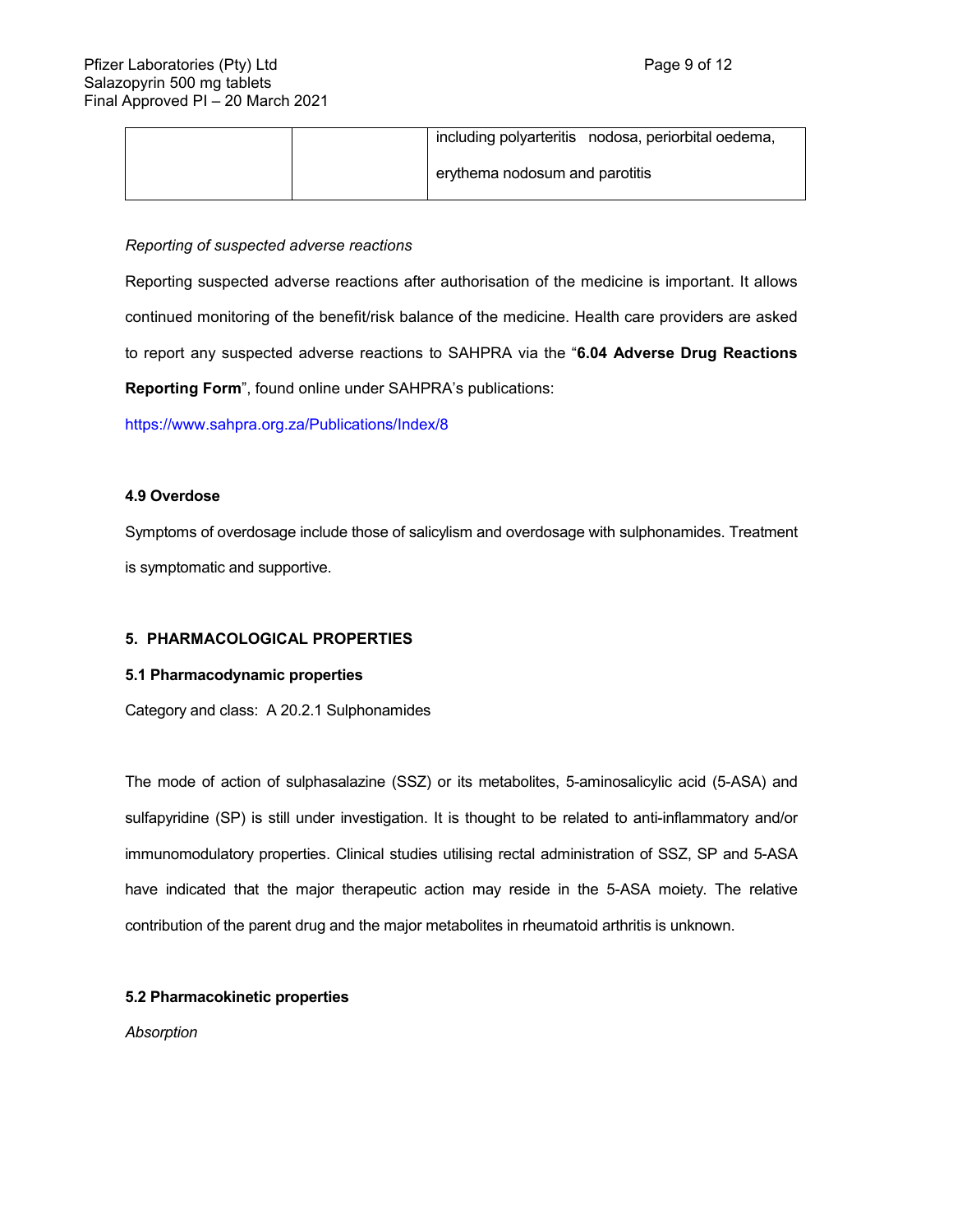Following oral administration of 1 g of SSZ to 9 healthy males, less than 15 % of a dose of SSZ is absorbed as parent drug. Detectable serum concentrations of SSZ have been found in healthy subjects within 90 minutes after the ingestion. Maximum concentrations of SSZ occur between 3- and 12-hours post-ingestion, with the mean peak concentration (6 μg/mL) occurring at 6 hours. In comparison, peak plasma levels of both SP and 5-ASA occur approximately 10 hours after dosing. This longer time to peak is indicative of gastrointestinal transit to the lower intestine, where bacteriamediated metabolism occurs. SP apparently is well absorbed from the colon, with an estimated bioavailability of 60 %. In this same study, 5-ASA is much less well absorbed from the gastrointestinal tract, with an estimated bioavailability of from 10 % to 30 %.

#### *Distribution*

Following intravenous injection, the calculated volume of distribution (Vdss) for SSZ was 7,5 ± 1,6 L. SSZ is highly bound to albumin (> 99,3 %), while SP is only about 70 % bound to albumin. Acetylsulfapyridine (AcSP), the principal metabolite of SP, is approximately 90 % bound to plasma proteins.

#### *Metabolism*

SSZ is metabolised by intestinal bacteria to SP and 5-ASA. Approximately 15 % of a dose of SSZ is absorbed as parent and is metabolised to some extent in the liver to the same two species. The observed plasma half-life for intravenous sulphasalazine is  $7,6 \pm 3,4$  hrs. The primary route of metabolism of SP is via acetylation to form AcSP. The rate of metabolism of SP to AcSP is dependent upon acetylator phenotype. In fast acetylators, the mean plasma half-life of SP is 10,4 hrs, while in slow acetylators it is 14,8 hrs. SP can also be metabolised to 5-hydroxy-sulfapyridine (SPOH) and Nacetyl-5-hydroxy-sulfapyridine. 5-ASA is primarily metabolised in both the liver and intestine to Nacetyl-5-aminosalicylic acid via a non-acetylation phenotype dependent route. Due to low plasma levels produced by 5-ASA after oral administration, reliable estimates of plasma half-life are not possible.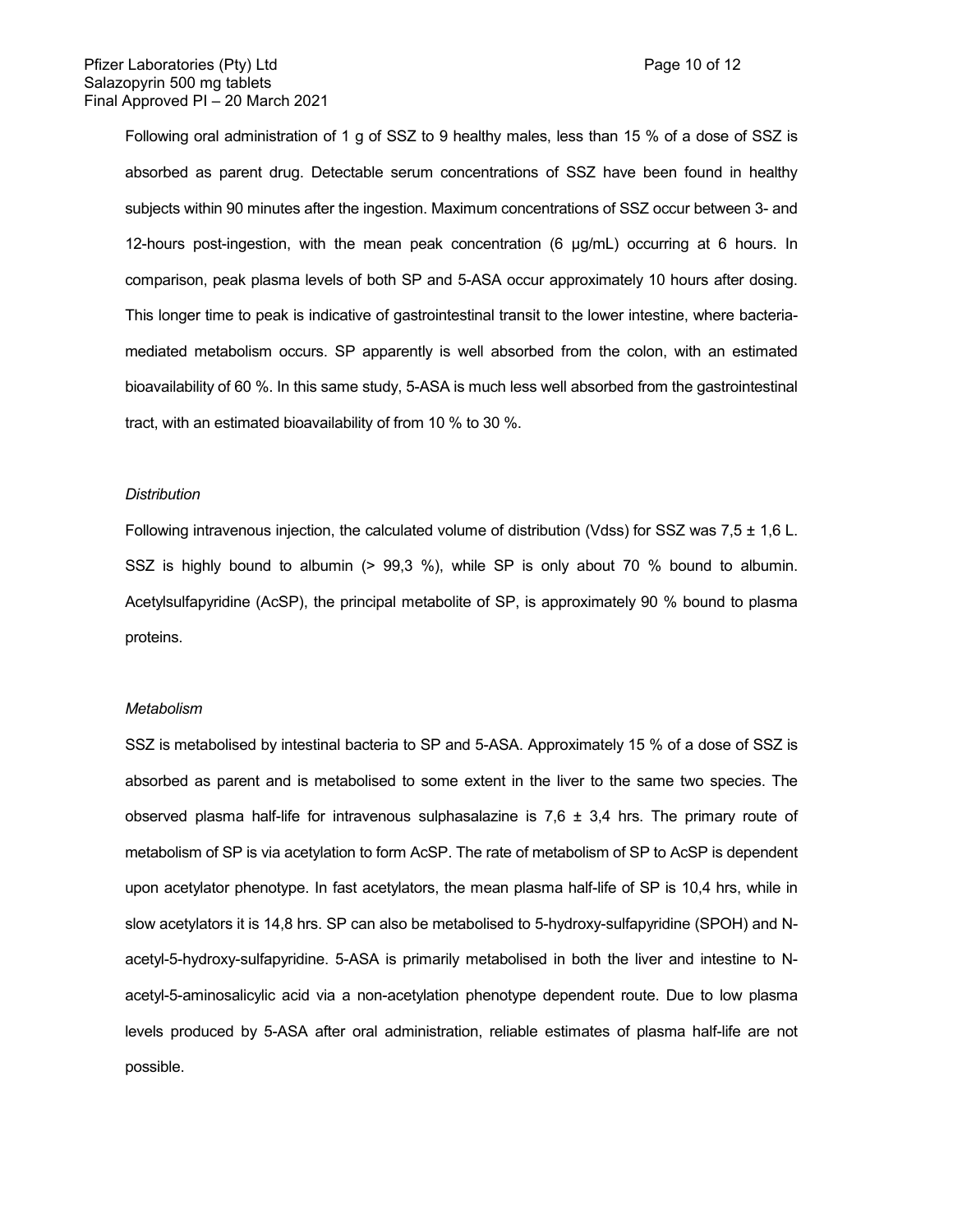### *Excretion*

Absorbed SP and 5-ASA and their metabolites are primarily eliminated in the urine either as free metabolites or as glucuronide conjugates. The majority of 5-ASA stays within the colonic lumen and is excreted as 5-ASA and acetyl-5-ASA with the faeces. The calculated clearance of SSZ following intravenous administration was 1 L/hr. Renal clearance was estimated to account for 37 % of total clearance.

### **6. PHARMACEUTICAL PARTICULARS**

### **6.1 List of excipients**

Maize starch

Magnesium stearate

Colloidal silicon dioxide

### **6.2 Incompatibilities**

Not applicable.

#### **6.3 Shelf life**

60 months.

#### **6.4 Special precautions for storage**

Store at or below 30 °C. Protect from moisture.

### **6.5 Nature and contents of container**

Securitainers of 100 tablets.

### **6.6 Special precautions for disposal**

No special requirements.